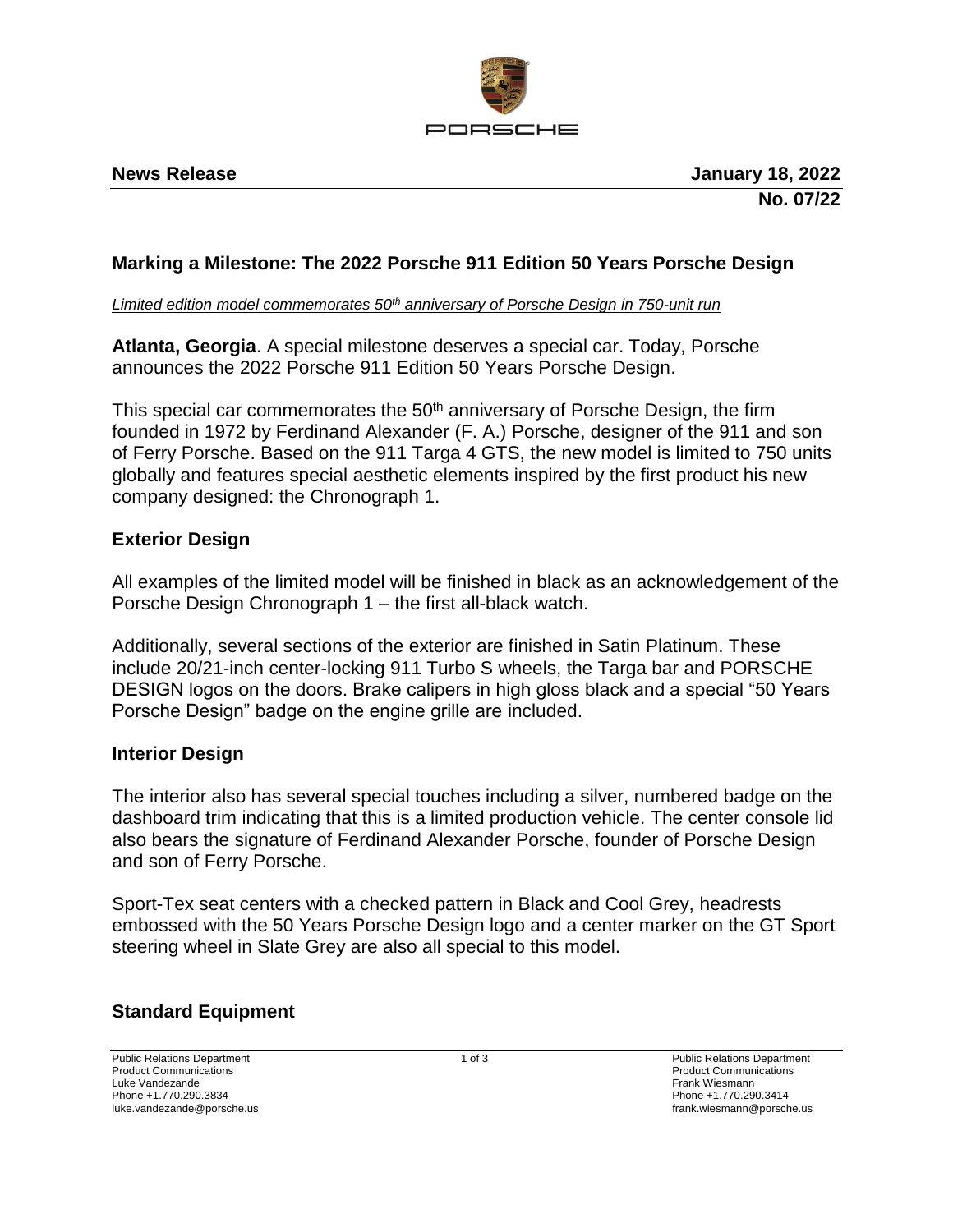

**News Release January 18, 2022 No. 07/22**

An elevated level of standard equipment also sets this model apart from the 911 Targa 4 GTS that it is based on. That list includes 18-way Adaptive Sport Seats Plus, seat belts in Slate Grey, and the Sport Chrono Package with Porsche Design Subsecond Clock, distinguished in this case by a red second hand.

At the heart of this very special 911 Targa 4 GTS is a 3.0-liter, twin-turbo flat-six engine that's unchanged from the conventional model, with 473 hp and 420 lb.-ft. of torque, standard Porsche Traction Management (PTM) all-wheel drive, a standard eight-speed Porsche Doppelkupplung (PDK) transmission with the option for a seven-speed manual at no additional cost, and Sport Exhaust. Porsche Torque Vectoring Plus (PTV+) is also included as standard with the eight-speed PDK, while the seven-speed manual transmission includes a mechanically locking rear differential (PTV).

# **Two new Porsche Design Timepieces**

Porsche Design also announces two new timepieces today: the Chronograph 1 – 911 50 Years of Porsche Design, and the Chronograph 1 -1972 Limited Edition.

The former represents the first instance of a Chronograph 1 true to the design of the original Chronograph 1 first released by Porsche Design in 1972, and is an accompanying accessory to the new 911 Edition 50 Years Porsche Design. In place of the historic brand design, the current logo and lettering were used, and it includes a sapphire crystal case back to reveal a winding rotor that shares its design with the wheel of the special edition 911. This version of the watch is also engraved with the same number out of 750 as its corresponding vehicle. The car and watch are sold together for an MSRP of \$195,850 excluding \$1,350 for delivery, processing and handling.

The latter is limited to 500 units worldwide and is available for customer purchase individually for an MSRP of \$7,700. This version of the watch remains completely unchanged from the original in terms of size and design, and features a solid titanium case back with the historic Porsche Design logo.

The 911 Edition 50 Years Porsche Design is expected to begin arriving in U.S. dealers in spring of 2022.